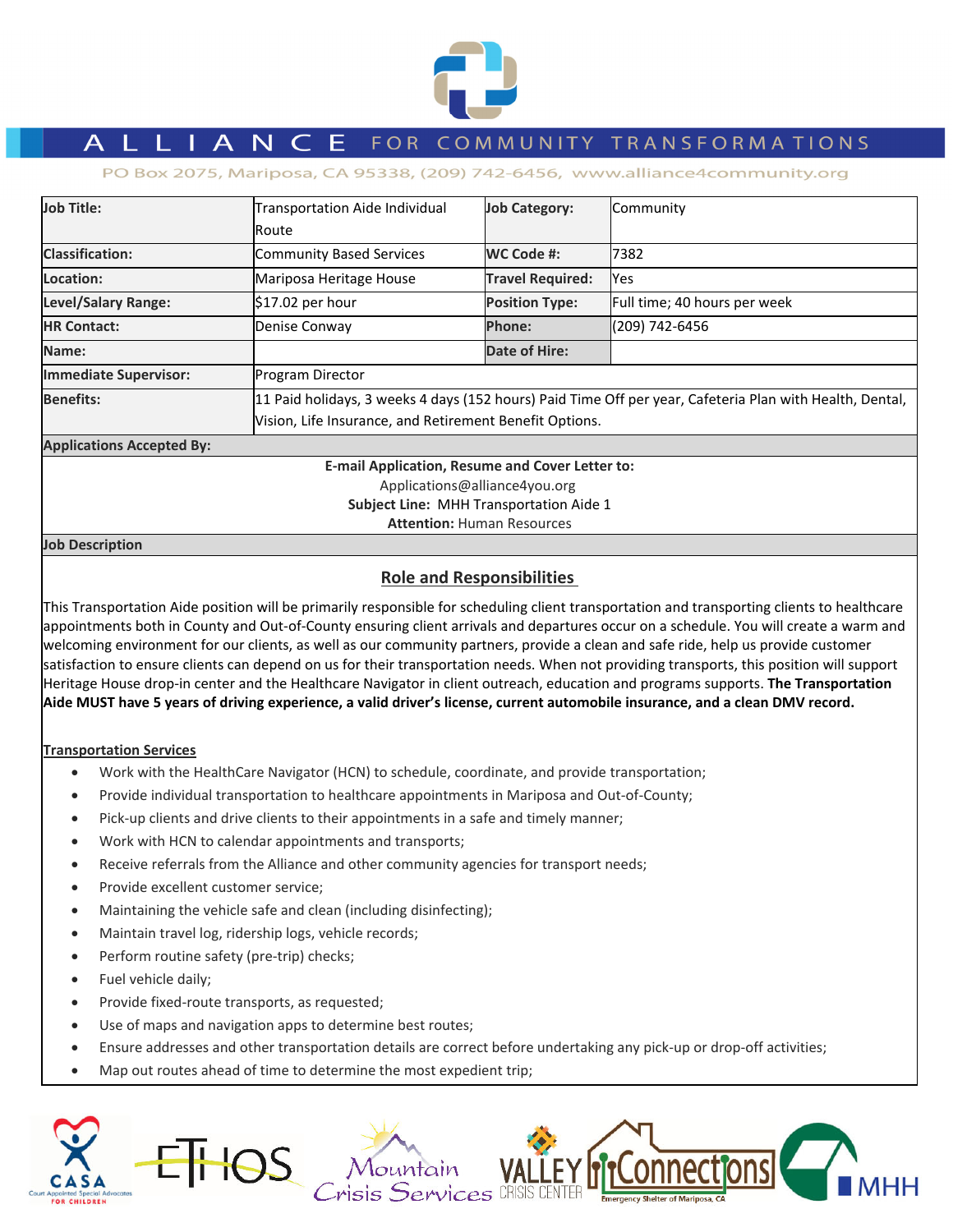

# L L I A N C E FOR COMMUNITY TRANSFORMATIONS

PO Box 2075, Mariposa, CA 95338, (209) 742-6456, www.alliance4community.org

- Plan each route based on road and traffic conditions;
- Listen to traffic and weather reports to stay up-to-date on road conditions;
- Adjust routes to avoid heavy traffic or road construction, as needed;
- Maintain vehicle records;
- Coordinate routine maintenance services for the vehicle and report any issues;
- Promptly inform supervisor of any tickets issued against the company vehicle during working hours;
- Report any accidents (take photos and complete accident record), injuries, and vehicle damage to Director;
- Share program updates and community resources with ridership;
- Assist HCN with outreach and education.

### **General Duties:**

- Regularly communicate with staff and community partners to ensure ongoing and effective communication between Programs;
- Answers multiple phone lines;
- Greets clients and community partners that walk in the office;
- Maintains forms and documents related to the functioning of the office and transportation program (including incident reports);
- Maintains communication with vendors, contractors, and community partners on behalf of the program;
- Complete data-entry of service logs;
- Helps maintain office cleanliness and beautification, maintains office supply inventory and lets PD know ordering needs;
- Stays up to date on activities and events available at MHH and at other organizations;
- Attend program and agency staff meetings when requested by Director;
- Provide office coverage and share in drop‐in center duties.
- Other duties as assigned within scope of job classification.

# **Qualifications and Education Requirements**

#### **Knowledge of:**

- Working knowledge of local roads and routes;
- Office Equipment Operation (phone, fax, copier, etc.)
- Computers and Software Programs (Word; Excel; Internet);
- Trauma‐Informed Care;
- Current social, economic and health problems and of human behavior and social functioning;

#### **Education/Experience:**

- High School Diploma/GED; college preferred;
- 5 years driving experience;
- Clean driving record;

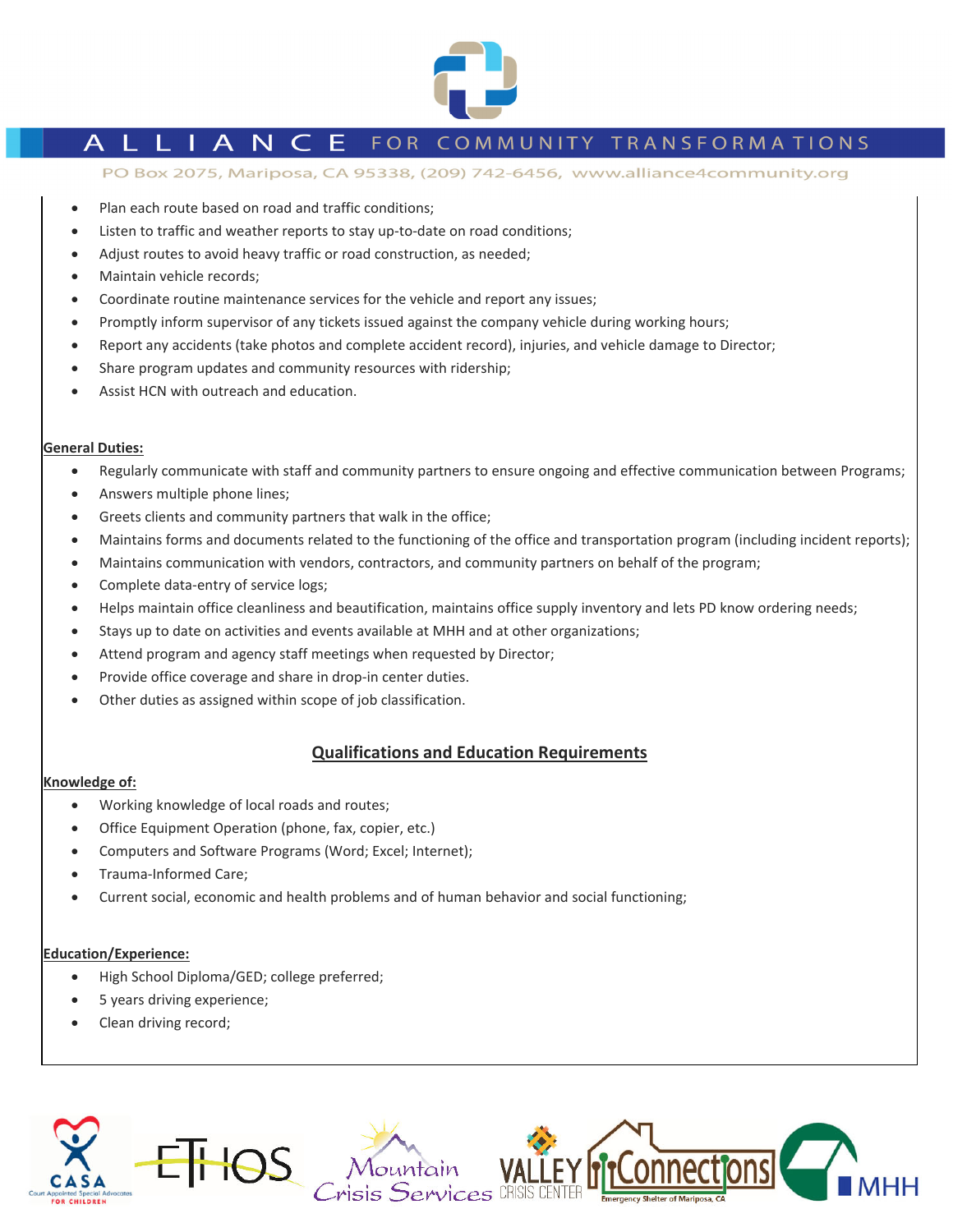

# L I A N C E FOR COMMUNITY TRANSFORMATIONS

PO Box 2075, Mariposa, CA 95338, (209) 742-6456, www.alliance4community.org

## **Ability to:**

- Remain calm in stressful driving situations (e.g. rush hour traffic);
- Be accurate, reliable, punctual, well organized, careful and thorough;
- Be polite and professional;
- Utilize maps, GPS systems and car manuals;
- Communicate effectively orally, electronically and written;
- Work effectively with limited supervision and work well with co-workers in a team atmosphere;
- Prioritize work and exercise good judgment, schedule and manage workload;
- Demonstrate comfort and expertise in operating computers and other technology;
- Establish and maintain effective working relationships with clients, co-workers and the general public;
- Analyzing facts and exercising sound judgment in arriving at conclusions;
- Prepare concise reports;
- Communicate effectively orally and in writing;

## **Physical Requirements:**

- Minimum visual acuity of 20/50 (or corrected to 20/50);
- Facility to see read and distinguish printed and handwritten documents
- Facility to hear and understand speech at normal room levels, and to hear and understand speech on the telephone
- Facility to constantly use hands and arms to input data into computer and use adding machine

## **Note:**

This list of essential functions and physical requirements is not exhaustive and may be supplemented as necessary in accordance with the requirements of the job. Alliance for Community Transformations adheres to the provisions of ADA regarding reasonable accommodation *procedures.* 

# **Additional Requirements:**

- Must complete finger printing and background check upon hire, at Alliance expense. Failure to pass fingerprint clearance or background may result in withdrawal of job appointment
- Must have reliable transportation, a valid driver's license, and DMV clearance
- The Alliance requires all new hires to be fully vaccinated against COVID-19 (including a booster). Potential new hires may make a request for a medical or religious exemption. If an exemption request is deemed valid and is granted, we will consider whether or not a reasonable accommodation exists that would allow the individual to perform the essential functions of the job.
- **Annual TB Testing**

Alliance for Community Transformations Values: Confidentiality, Safety, Equality, Respect, Empowerment, Personal & Professional Responsibility, Social Change Through Education & Advocacy and Sustaining Ourselves & Our Communities.